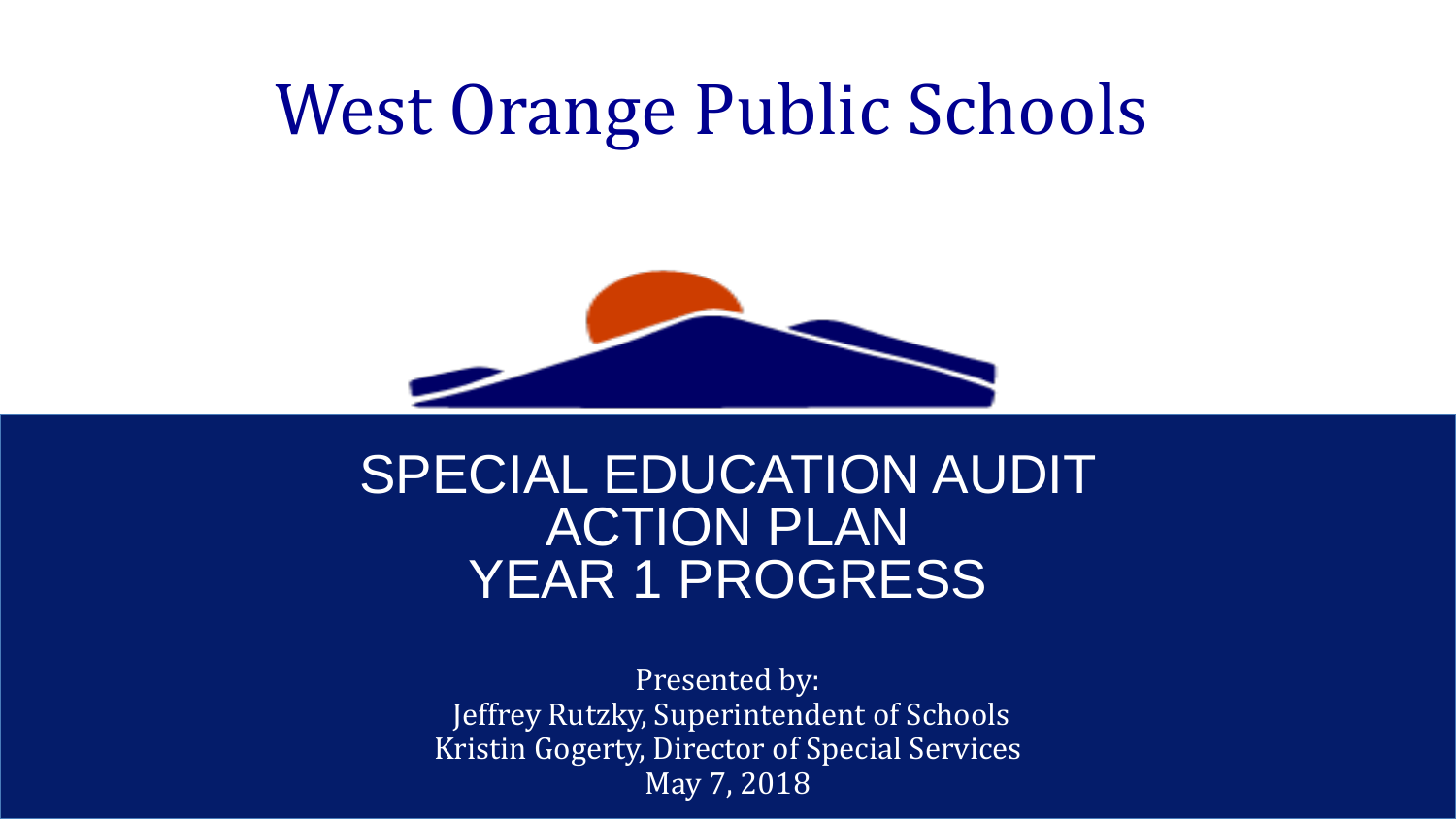#### **West Orange Board of Education**

#### West Orange Central Office Administration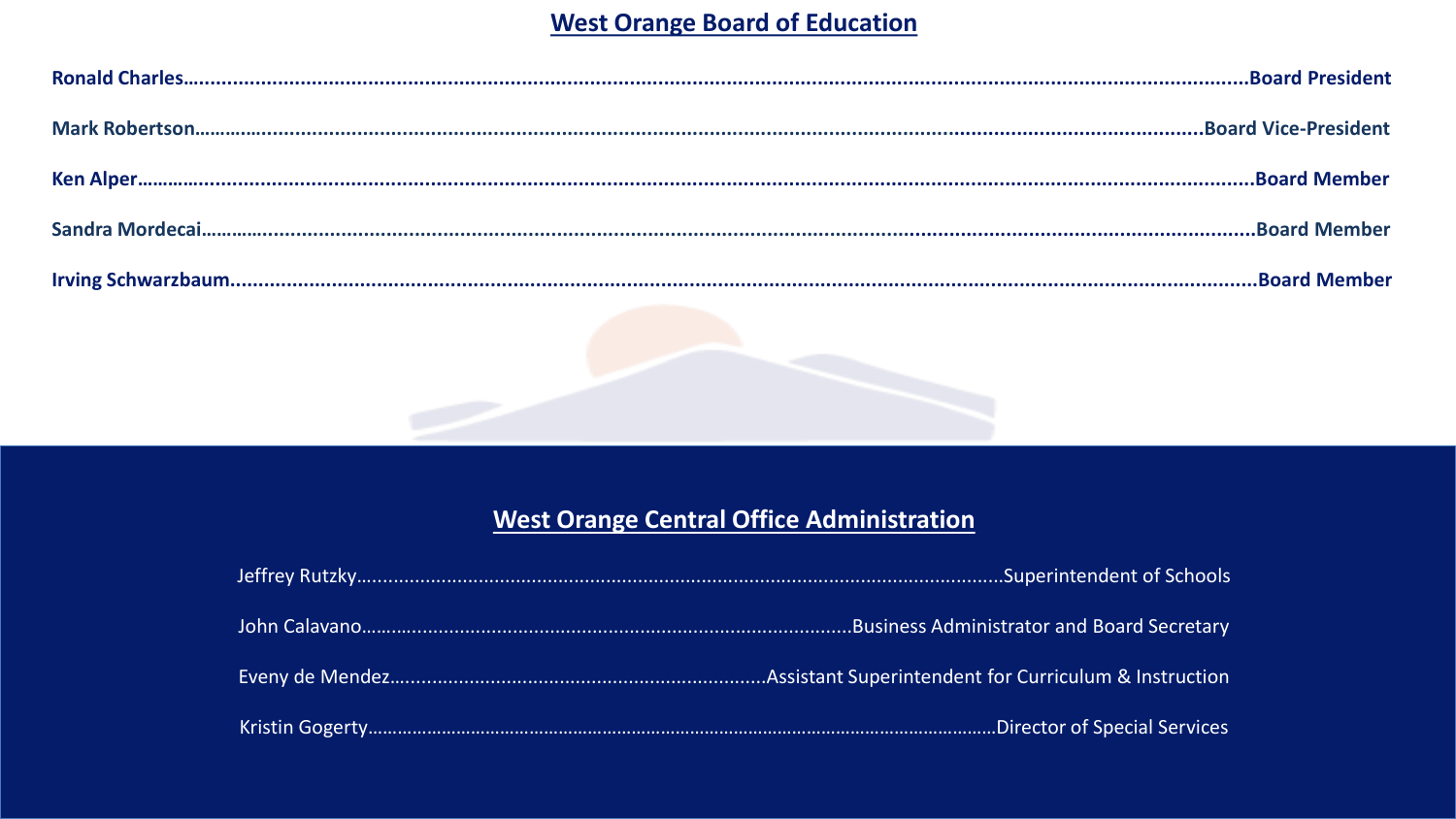# **Instructional Program**

**ENHANCE THE INSTRUCTIONAL PROGRAMS AND RESOURCES TO MEET THE INDIVIDUALIZED NEEDS OF SPECIAL EDUCATION STUDENTS IN PRE- K TO 12.**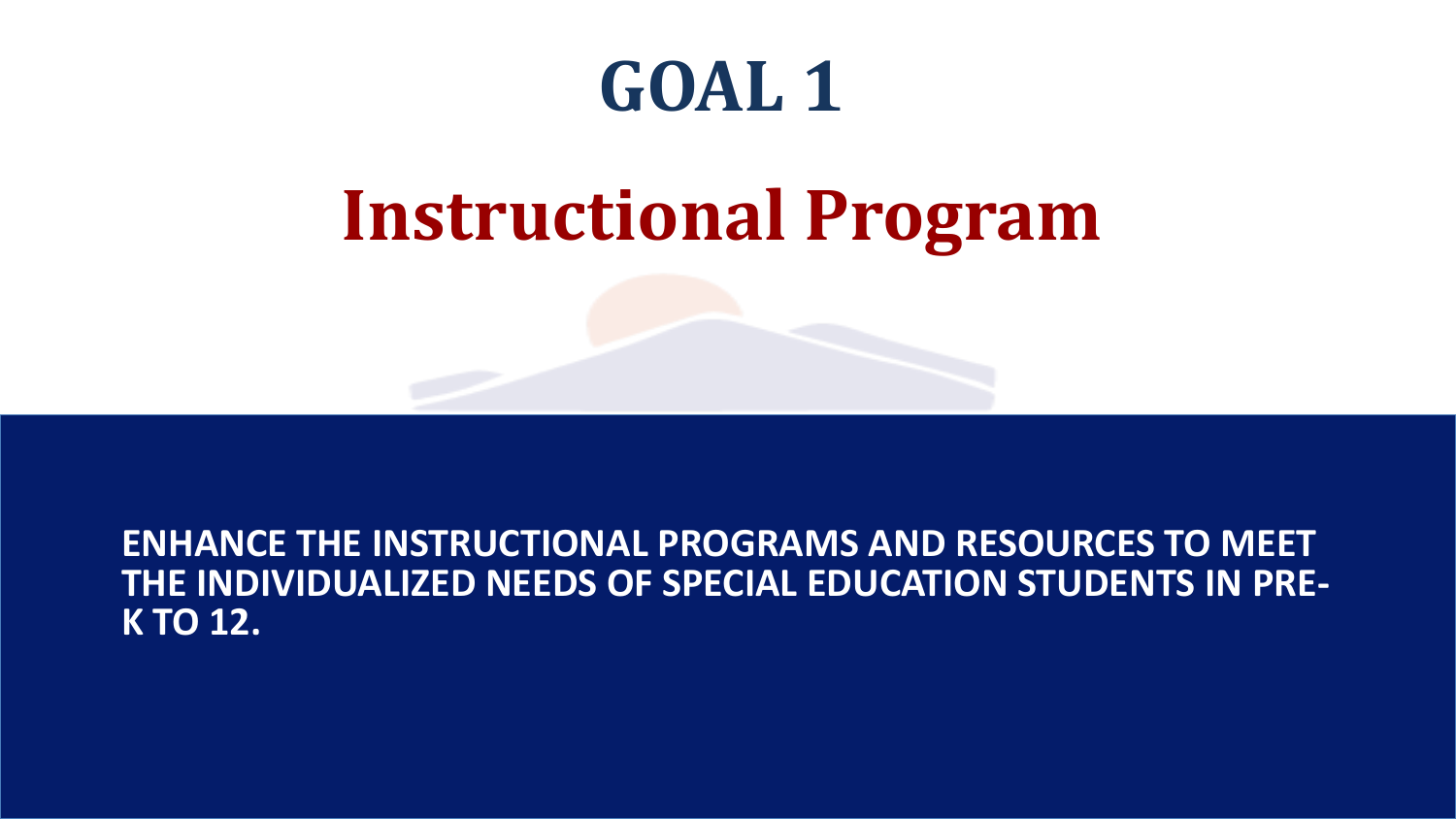#### **OBJECTIVE 1: RESEARCH AND ESTABLISH EFFECTIVE AND APPROPRIATE ASSESSMENTS, INSTRUCTIONAL PROGRAMS, AND RESOURCES TO MEET THE INDIVIDUALIZED NEEDS OF STUDENTS WITH AUTISM (PRE-K TO 12).**

| <b>Major Activities</b>                                                                                                                                                                                                                                                                                             | <b>Timeline</b>     | <b>Year 1 Progress</b>                                                                                                                                                                                                                                                                                                                                                                                                                                                                                                                                                                                                                |
|---------------------------------------------------------------------------------------------------------------------------------------------------------------------------------------------------------------------------------------------------------------------------------------------------------------------|---------------------|---------------------------------------------------------------------------------------------------------------------------------------------------------------------------------------------------------------------------------------------------------------------------------------------------------------------------------------------------------------------------------------------------------------------------------------------------------------------------------------------------------------------------------------------------------------------------------------------------------------------------------------|
| 1. In collaboration with the self-contained<br>teachers of students with Autism, develop a<br>program philosophy specific to the district<br>self-contained Autism classes (Pre-K to 12)<br>that will guide how academic, social, emotional,<br>behavioral, transition, and community based<br>needs are addressed. | Year 1<br>Completed | All self-contained teachers of students with Autism met to develop a program<br>$\bullet$<br>philosophy.<br>Program philosophy has been completed.<br>I۰                                                                                                                                                                                                                                                                                                                                                                                                                                                                              |
| 2. Research effective instructional programs<br>for students with Autism and evaluate the<br>strengths of our current district program in<br>order to inform curricular and programmatic<br>changes.                                                                                                                | Year 1, 2           | Consultant is scheduled to come on 05/15/2018 to provide a three-hour<br>$\bullet$<br>professional development to the teachers of students with Autism, specific to<br>the development of instructional programs to meet student needs.<br>Self-contained teachers of students with Autism are scheduled to visit other<br>l e<br>school districts with Autism programs, as well as possible out-of-district<br>placements to evaluate instructional programs in May / early June.<br>An evaluation instrument is being created, so teachers can consistently collect<br>$\bullet$<br>similar information during their school visits. |
| 3. Research effective assessment practices<br>for students with Autism and evaluate how<br>students are currently assessed in the self-<br>contained Autism classes in order to establish<br>and consistently implement a developmentally<br>appropriate assessment model for each grade<br> span.                  | Year 1, 2           | Self-contained teachers of students with Autism are scheduled to visit other<br>$\bullet$<br>school districts with Autism programs, as well as possible out-of-district<br>placements to evaluate assessment measures in May / early June<br>An evaluation instrument is being created, so teachers can consistently collect<br>l e<br>similar information during their school visits.                                                                                                                                                                                                                                                |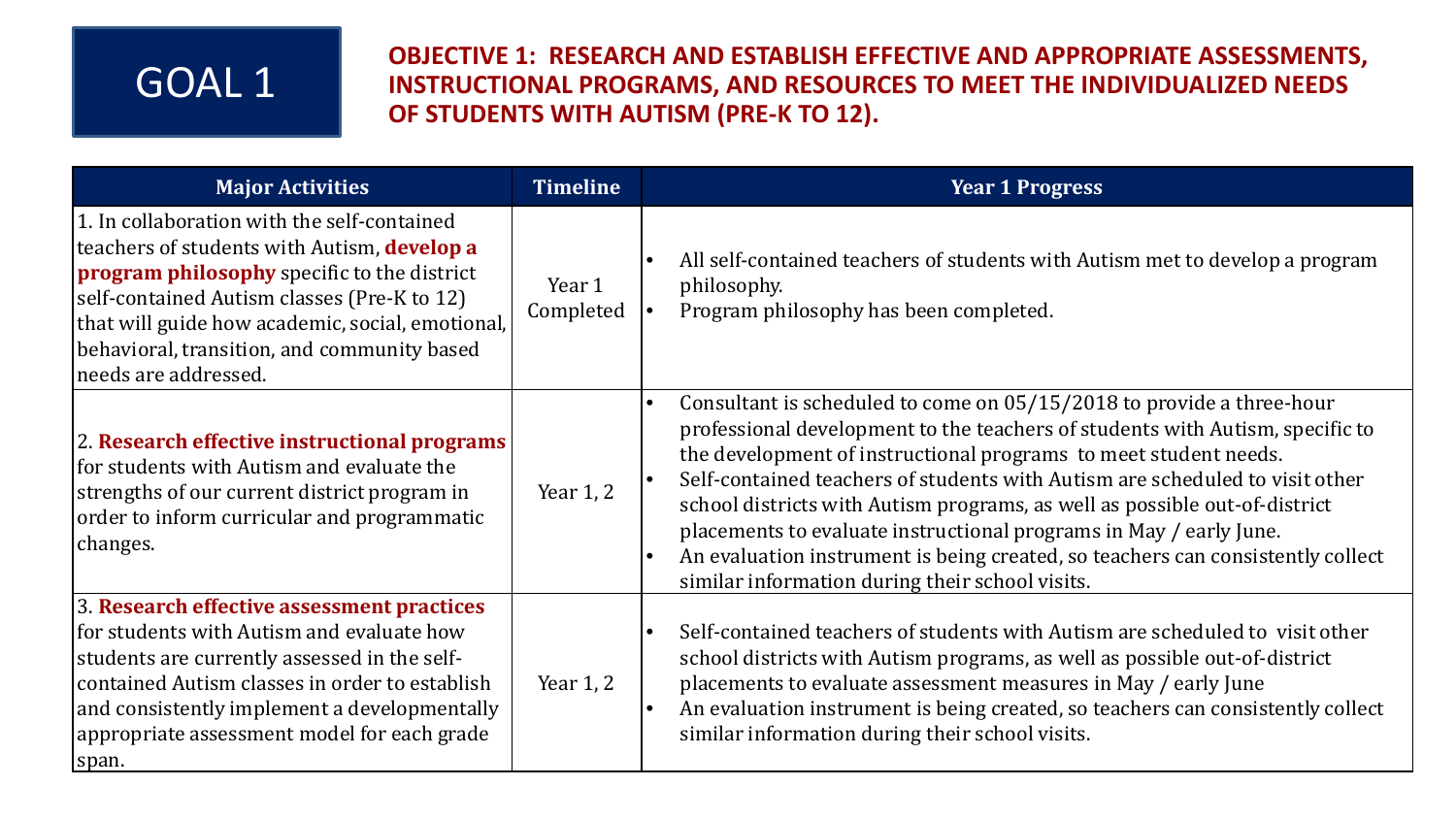#### **OBJECTIVE 2: DEVELOP A COMPREHENSIVE K-12 CURRICULUM TO MEET THE NEEDS OF STUDENTS IN THE INTELLECTUAL DISABILITIES PROGRAM.** GOAL 1

| <b>Major Activities</b>                                                                                                                                                                                                                                                                                                 | <b>Timeline</b> | <b>Year 1 Progress</b>                                                                                                                                                                                                                                                                                                                                                                                        |
|-------------------------------------------------------------------------------------------------------------------------------------------------------------------------------------------------------------------------------------------------------------------------------------------------------------------------|-----------------|---------------------------------------------------------------------------------------------------------------------------------------------------------------------------------------------------------------------------------------------------------------------------------------------------------------------------------------------------------------------------------------------------------------|
| 1. In collaboration with the self-contained<br>teachers of students with intellectual<br>disabilities, develop a program philosophy<br>specific to the district Intellectual Disabilities<br>program $(K - 12)$ that will guide how their<br>specific developmental needs are addressed.                                | Year 1          | Self-contained teachers of students with Intellectual Disabilities (ID) have met to<br>develop a program philosophy, which will be completed by the end of May 2018.                                                                                                                                                                                                                                          |
| 2. Research effective assessment practices for<br>students with intellectual disabilities and<br>evaluate how students are currently assessed in<br>the Intellectual Disabilities program in order to<br>establish and consistently implement a<br>developmentally appropriate assessment<br>model for each grade span. | Year 1, 2       | Self-contained teachers of students with Intellectual Disabilities are scheduled to<br>visit other school districts with ID programs, as well as possible out-of-district<br>programs to evaluate a variety of assessment measures in May / early June.<br>An evaluation instrument is being created, for teachers to use as a standard of<br>measure when collecting information during their school visits. |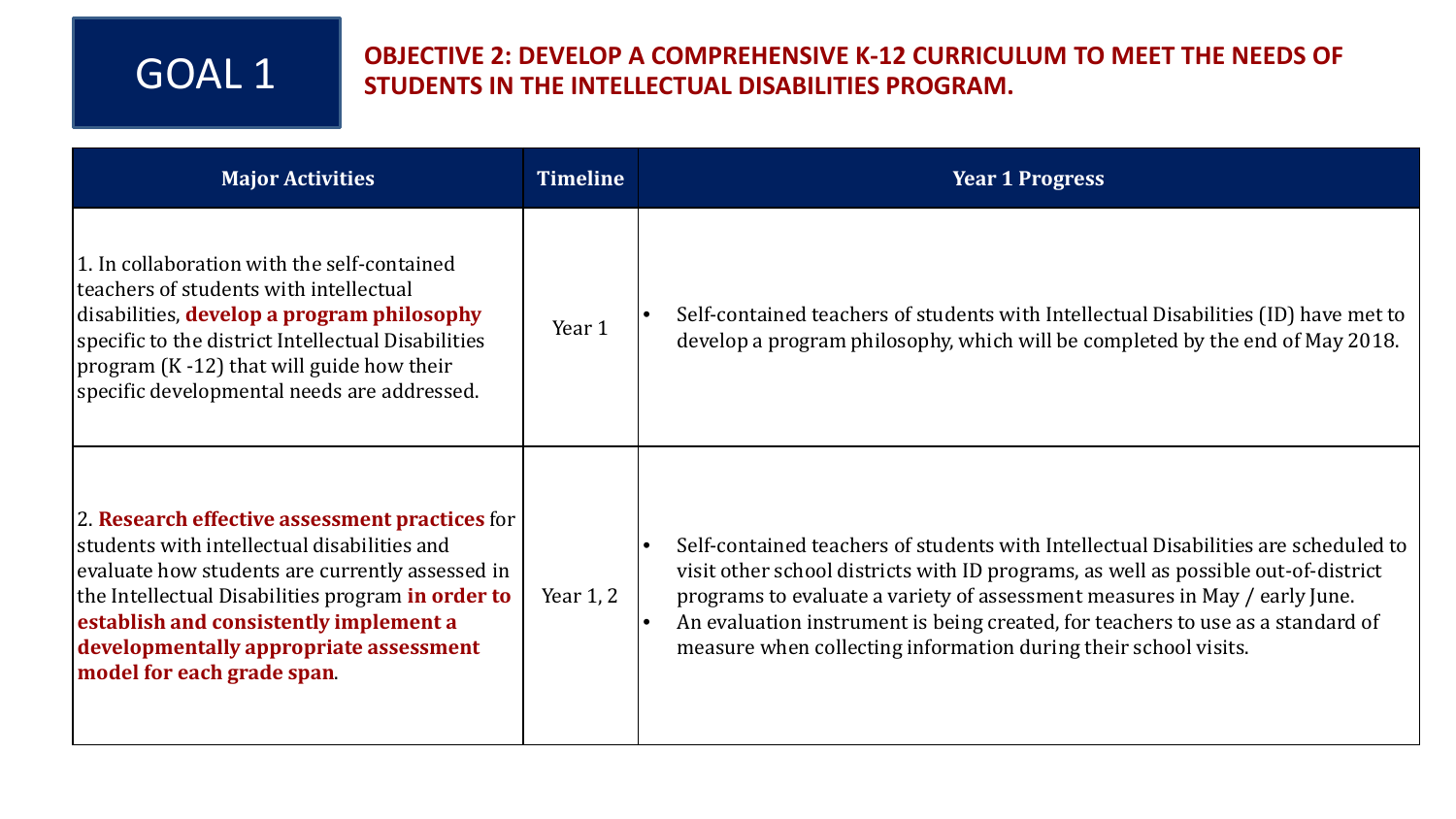#### **OBJECTIVE 3: EVALUATE DISTRICT PROGRAMS, INSTRUCTIONAL PRACTICES, RESOURCES, AND THE PROFESSIONAL DEVELOPMENT STRUCTURE TO ENSURE THE NEEDS OF ALL STUDENTS ARE BEING MET.**

| <b>Major Activities</b>                                                                                                                                                                                                               | <b>Timeline</b>                  | <b>Year 1 Progress</b>                                                                                                                                                                                                                                                                                                                                                                                                                                                                                                                                                             |
|---------------------------------------------------------------------------------------------------------------------------------------------------------------------------------------------------------------------------------------|----------------------------------|------------------------------------------------------------------------------------------------------------------------------------------------------------------------------------------------------------------------------------------------------------------------------------------------------------------------------------------------------------------------------------------------------------------------------------------------------------------------------------------------------------------------------------------------------------------------------------|
| 1. Evaluate Special Education program<br>options and availability by location based<br>on student program projections (as outlined<br>by student IEPs) and fiscal efficiencies.                                                       | Annually<br>Year 1<br>Completed  | A projections process was established to compile Special Education program<br>projections by grade-level and school to maximize staff assignments, while remaining<br>in compliance with the legal class size limit.<br>Projections were shared with each of the building Principals to promote discussion<br>regarding building needs via a shared document.<br>Projections aligned to program options by building are monitored on a monthly basis.                                                                                                                              |
| 2. Ensure alignment between proposed<br>programs (as outlined in IEP) and district<br>instructional models to include required<br>instructional minutes per content area by<br>grade level.                                           | Year 1<br>Completed              | Program projections in student IEPs continue to be aligned with the district<br>instructional minutes based on content area and grade-level.                                                                                                                                                                                                                                                                                                                                                                                                                                       |
| 3. Develop a framework for the delivery of<br><b>Orton-Gillingham reading instruction to</b><br>include: use of trained staff; identification of<br>students; frequency and duration of services;<br>scheduling and room utilization. | Year 1, 2                        | Orton-Gillingham teachers continue to meet with building administration and Central<br>Office administration to discuss the most effective strategies for integrating Orton-<br>Gillingham services.<br>A framework outlining criteria is being developed to identify students who would<br>benefit from Orton-Gillingham reading instruction.                                                                                                                                                                                                                                     |
| 4. Identify a Child Study Team Evaluation<br>model for implementation during the 2018-<br>2019 school year.                                                                                                                           | Year $1, 2$<br>Completed $\cdot$ | Danielson Framework for Teaching has been identified as the district evaluation<br>model with specific rubrics for instructional support staff (Learning Disabilities<br>Teacher-Consultant; School Psychologist; School Social Worker; Speech Therapist;<br>Occupational Therapist; BCBA).<br>A rubric for each discipline has been identified and communicated to the Child Study<br>Team members and Related Services providers.<br>Child Study Team members and Related Service providers received professional<br>development specific to Danielson's Framework for Teaching. |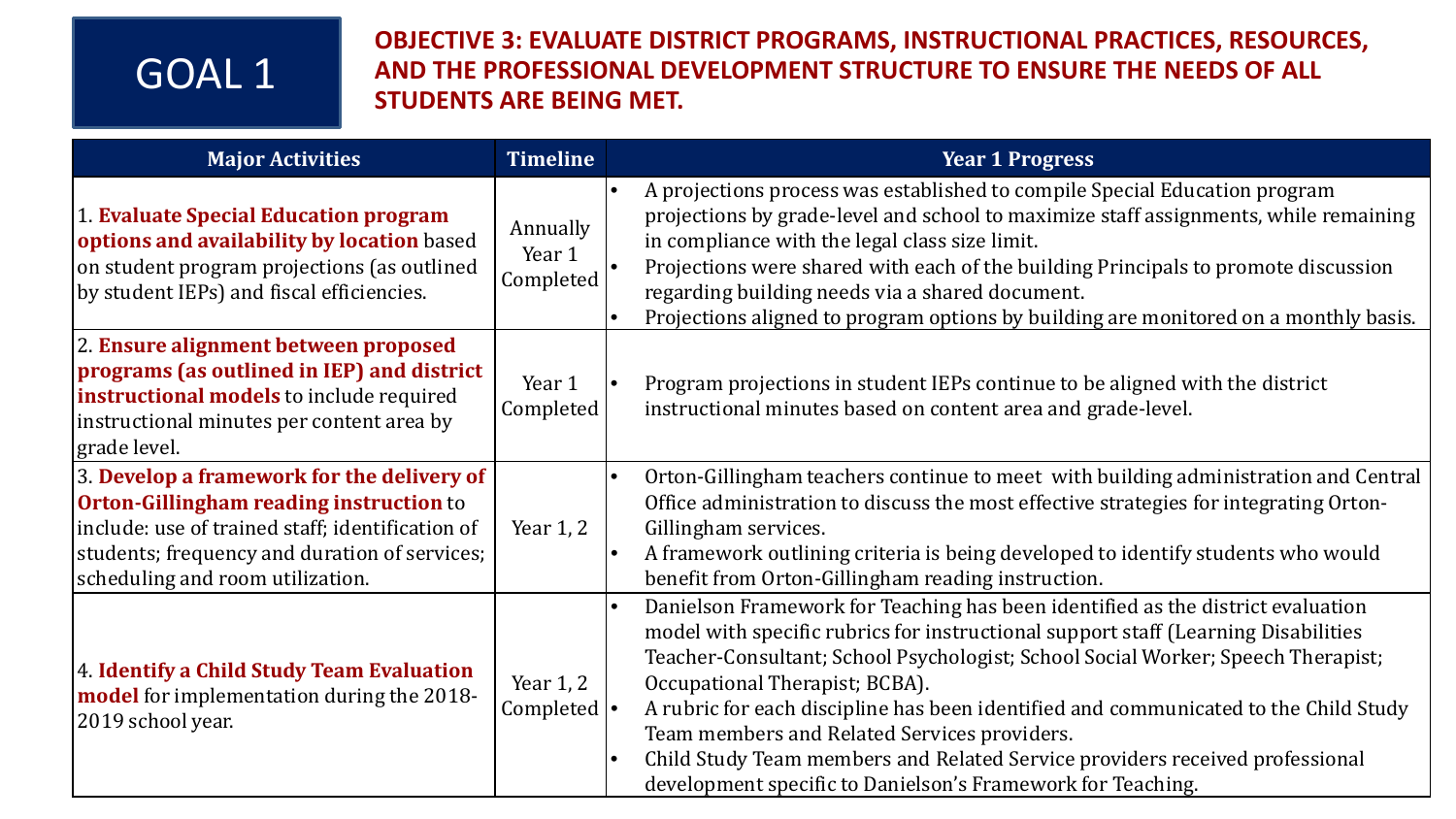# **Process & Communication**

**CLARIFY AND REFINE DEPARTMENT PROCESSES AND PROCEDURES TO ENSURE COMPLIANCE AND QUALITY ASSURANCE, AS WELL AS MAXIMIZE PROACTIVE, TRANSPARENT COMMUNICATION.**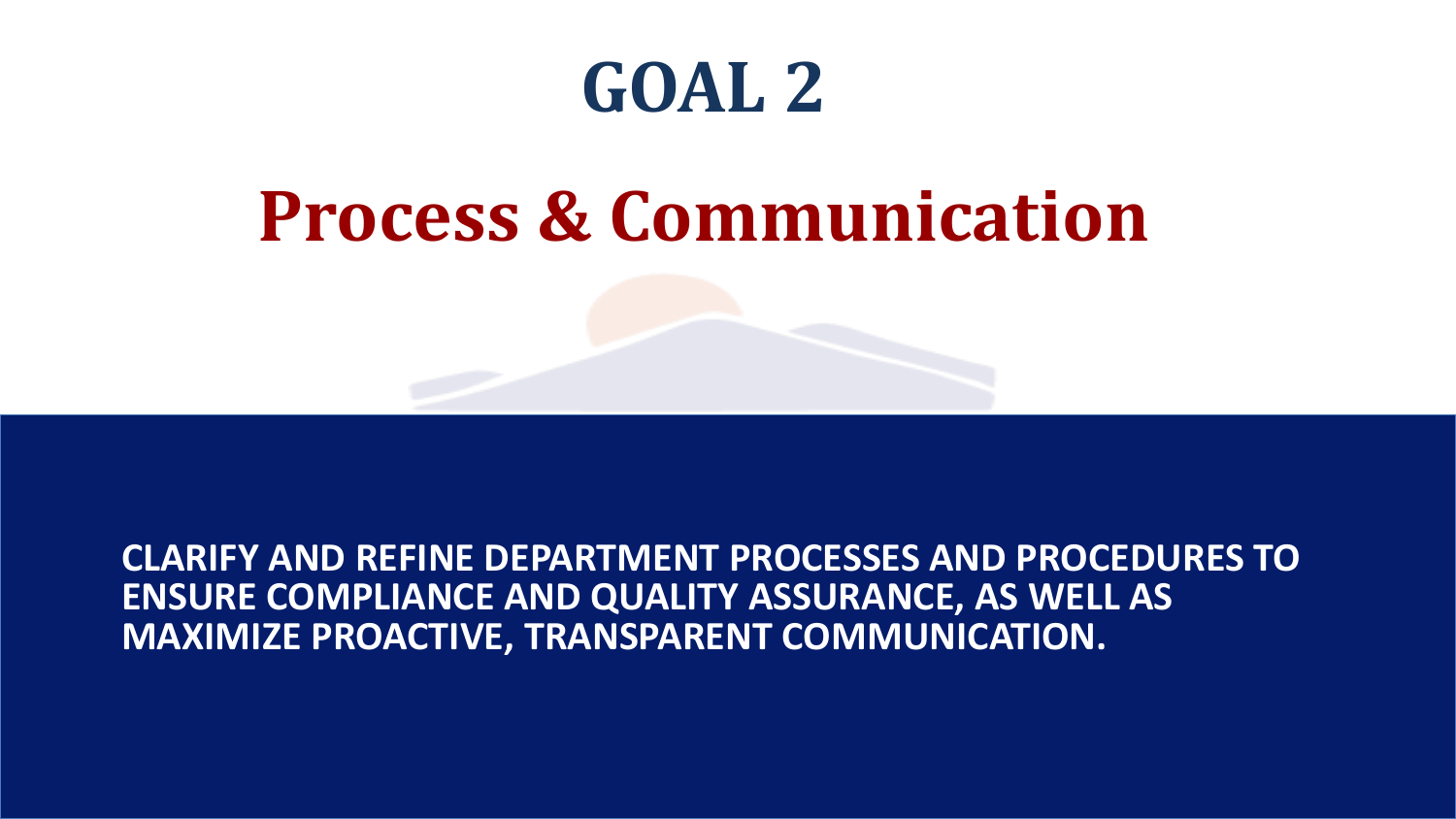**OBJECTIVE 1: CREATE A DETAILED SPECIAL SERVICES PROCEDURES MANUAL AND CORRESPONDING TRAINING AND ADVISORY DOCUMENTS TO OUTLINE DEPARTMENT PROCEDURES AND ENSURE COMPLIANCE WITH ALL LEGAL REGULATIONS AND IMPROVE QUALITY ASSURANCE ACROSS THE DISTRICT.**

| <b>Major Activities</b>                                                                                                                                         | <b>Timeline</b>                 | <b>Year 1 Progress</b>                                                                                                                                                                                                                                                                                                                                                                                                                                                                                                                                                                                                                                                                                                                                                                                                                                                                                                                                                                                                                                                                                                              |
|-----------------------------------------------------------------------------------------------------------------------------------------------------------------|---------------------------------|-------------------------------------------------------------------------------------------------------------------------------------------------------------------------------------------------------------------------------------------------------------------------------------------------------------------------------------------------------------------------------------------------------------------------------------------------------------------------------------------------------------------------------------------------------------------------------------------------------------------------------------------------------------------------------------------------------------------------------------------------------------------------------------------------------------------------------------------------------------------------------------------------------------------------------------------------------------------------------------------------------------------------------------------------------------------------------------------------------------------------------------|
| 1. Establish a procedure for assigning<br><b>paraprofessionals</b> within buildings to<br>maximize staff efficiency and ensure<br>compliance with student IEPs. | Annually<br>Year 1<br>Completed | A formal documentation process was established to ascertain paraprofessional needs by<br>building. Paraprofessional needs are continually monitored by Special Services<br>administration.<br>Professional development, facilitated by the district attorney, was conducted with the case<br>managers, which focused on procedures for documenting the support of a paraprofessional<br>in the Individualized Education Program (IEP), as well as a plan to decrease the need for a<br>paraprofessional, when appropriate. Follow-up communication was sent by the Director<br>reinforcing the key components of the professional development session with the district<br>attorney.<br>The Director and Supervisor met with each building Principal to review the<br>paraprofessional projections for their respective school.<br>Each building Principal was given a roster, which reflected their paraprofessional needs for<br>the 2018-2019 school year. The roster was used to maximize the assignment of<br>paraprofessionals, while remaining in compliance with student IEPs, as well as legal class<br>size requirements. |
| 2. Continue to ensure the<br>implementation of modifications as<br>outlined by student IEPs in Related Arts<br>classes.                                         | Annually<br>Year 1<br>Completed | All teachers who work with students with disabilities are required to read each student's<br>۱e<br>Individualized Education Program and sign a document indicating that they have read the<br>IEP.<br>Lesson plans are monitored to ensure the modifications outlined by a student's IEP are<br>being addressed.<br>As part of the new teacher evaluation model, pre and post-observation conference forms<br>will require teachers to outline modifications / accommodations for special education<br>students based on their IEPs.<br>Walkthroughs / Observations will continue to serve as a ongoing monitoring tool to ensure<br>effective implementation of modifications / accommodations.                                                                                                                                                                                                                                                                                                                                                                                                                                    |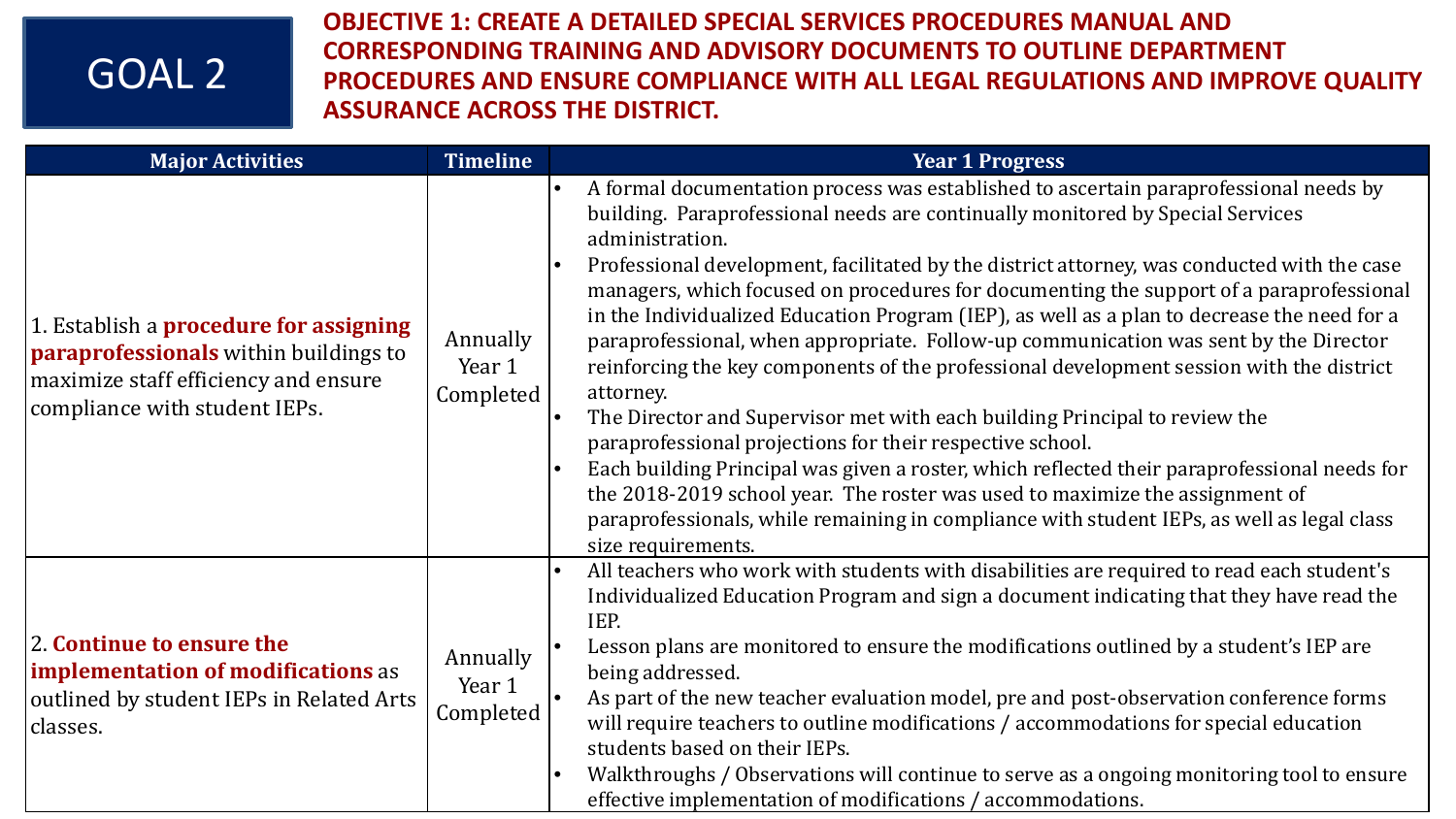**OBJECTIVE 1: CREATE A DETAILED SPECIAL SERVICES PROCEDURES MANUAL AND CORRESPONDING TRAINING AND ADVISORY DOCUMENTS TO OUTLINE DEPARTMENT PROCEDURES AND ENSURE COMPLIANCE WITH ALL LEGAL REGULATIONS AND IMPROVE QUALITY ASSURANCE ACROSS THE DISTRICT.**

| <b>Major Activities</b>                                                                                                                                                                                                                                                                                                                 | <b>Timeline</b>                              | <b>Year 1 Progress</b>                                                                                                                                                                                                                                                                                                                                                                                                                                                                                                                                                                                                                                                                                                                                                                                                                                                                                                                                                                                                                                                                                                                                                                                                                                                                  |
|-----------------------------------------------------------------------------------------------------------------------------------------------------------------------------------------------------------------------------------------------------------------------------------------------------------------------------------------|----------------------------------------------|-----------------------------------------------------------------------------------------------------------------------------------------------------------------------------------------------------------------------------------------------------------------------------------------------------------------------------------------------------------------------------------------------------------------------------------------------------------------------------------------------------------------------------------------------------------------------------------------------------------------------------------------------------------------------------------------------------------------------------------------------------------------------------------------------------------------------------------------------------------------------------------------------------------------------------------------------------------------------------------------------------------------------------------------------------------------------------------------------------------------------------------------------------------------------------------------------------------------------------------------------------------------------------------------|
| 3. Establish an accountability system to<br>monitor student progress.                                                                                                                                                                                                                                                                   | Year 2<br>Completed $\left  \bullet \right $ | Progress reports are completed four times per year (November; February; April; June) for<br>۱e<br>Special Education students to monitor and report progress towards meeting the goals and<br>objectives as outlined by student IEPs.<br>Various professional development sessions, specific to inputting progress marks with relation<br>to each student's goals and objectives, were provided to Special Education teachers, Related<br>Service providers, and Case Managers.<br>Case managers received training on uploading student progress reports from IEP Direct to<br>Power School.<br>Parents/guardians were informed of progress report timelines and directions to access<br>progress reports via a hard copy letter.<br>Pre-K students are continually assessed through daily play planning to measure the<br>development of self-regulation, executive functioning, and core academic skills.<br>Special Education students (K-5) are administered the Fountas and Pinnell Assessment three<br>times per year to obtain each student's independent and instructional reading levels.<br>Special Education students (K-10) are administered the MAP Growth Assessment in English<br>Language Arts and Mathematics three times per year to measure growth towards standards. |
| 4. Develop a Special Services<br><b>Procedures Manual, which encompasses</b><br>pre-referral, referral, evaluation,<br>eligibility, determination, placement,<br>exiting procedures for students with<br>disabilities, and corresponding district<br>forms to be used as a reference tool to<br>ensure consistency across the district. | Year 1, 2                                    | A Special Services Procedures Manual Committee was established and several meetings have<br>been conducted.<br>The committee reviewed different sample manuals.<br>To date, the committee has approximately ten chapters drafted, in addition to chapters for<br>Speech and Behavior. The content is being reviewed for revisions and updates.                                                                                                                                                                                                                                                                                                                                                                                                                                                                                                                                                                                                                                                                                                                                                                                                                                                                                                                                          |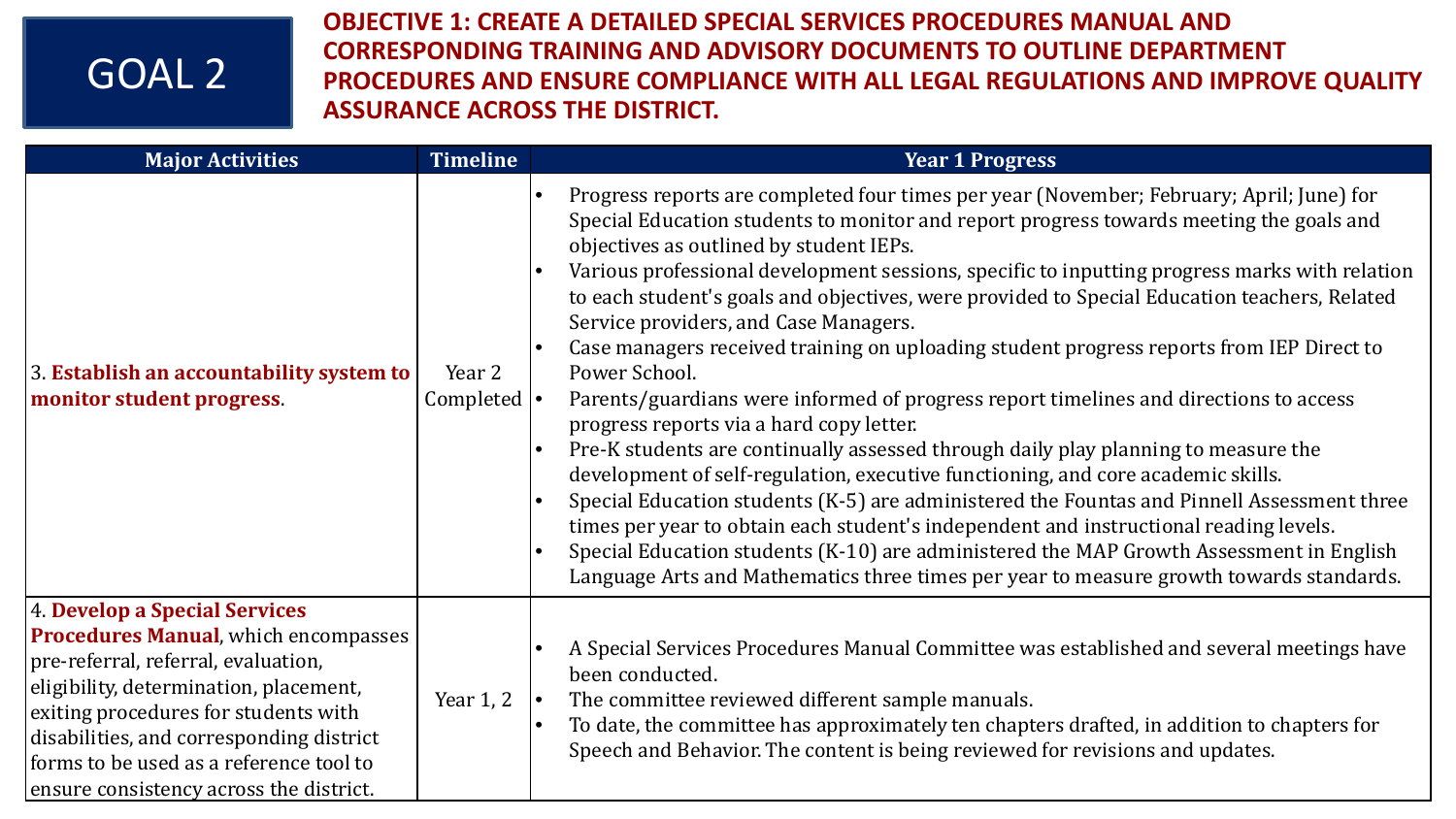## **OBJECTIVE 2: ESTABLISH AND IMPLEMENT COMMUNICATION PROCEDURES TO** GOAL 2 **FACILITATE EFFECTIVE COMMUNICATION WITH PARENTS/GUARDIANS.**

| <b>Major Activities</b>                                                                                                                                                                                                       | <b>Timeline</b>                 | <b>Year 1 Progress</b>                                                                                                                                                                                                                                                                                                                                                                                                                                                                                                                                                                                                                                                                                                                                                     |
|-------------------------------------------------------------------------------------------------------------------------------------------------------------------------------------------------------------------------------|---------------------------------|----------------------------------------------------------------------------------------------------------------------------------------------------------------------------------------------------------------------------------------------------------------------------------------------------------------------------------------------------------------------------------------------------------------------------------------------------------------------------------------------------------------------------------------------------------------------------------------------------------------------------------------------------------------------------------------------------------------------------------------------------------------------------|
| 1. Create a <b>monthly meeting</b><br>schedule for the West Orange<br><b>Special Education Parent Advisory</b><br><b>Council</b> (WOSEPAC) to include<br>regular communication with the<br>chairperson around current issues. | Annually<br>Year 1<br>Completed | A monthly meeting schedule for the West Orange Special Education Parent Advisory Council<br>(WOSEPAC) was developed by the co-chair of the WOSEPAC and the Director of Special<br>Services in September 2017.<br>A monthly meeting schedule will be developed prior to start of each school year.                                                                                                                                                                                                                                                                                                                                                                                                                                                                          |
| 2. Establish multiple methods of<br>communicating WOSEPAC events to<br>parents/guardians with a focus on<br>parents/guardians of students placed<br>in out-of-district schools.                                               | Annually<br>Year 1<br>Completed | The monthly WOSEPAC meetings are communicated (both in English and Spanish) in the<br>following manner:<br><b>Educational Events:</b> Flyer is posted on social media; Hard copy flyer is mailed to<br>parents/guardians of students placed in out-of-district schools; Hard copy flyer is sent home<br>via student backpacks; Posted on the district webpage; Flyer is sent to parents/guardians via a<br>School Messenger e-mail the day prior to the event<br><b>General Meetings:</b> Flyer is posted on social media; Hard copy flyer is mailed to<br>$\bullet$<br>parents/guardians of students placed in out-of-district schools; Posted on the district<br>webpage; Flyer is sent to parents/guardians via a School Messenger e-mail the day prior to the<br>event |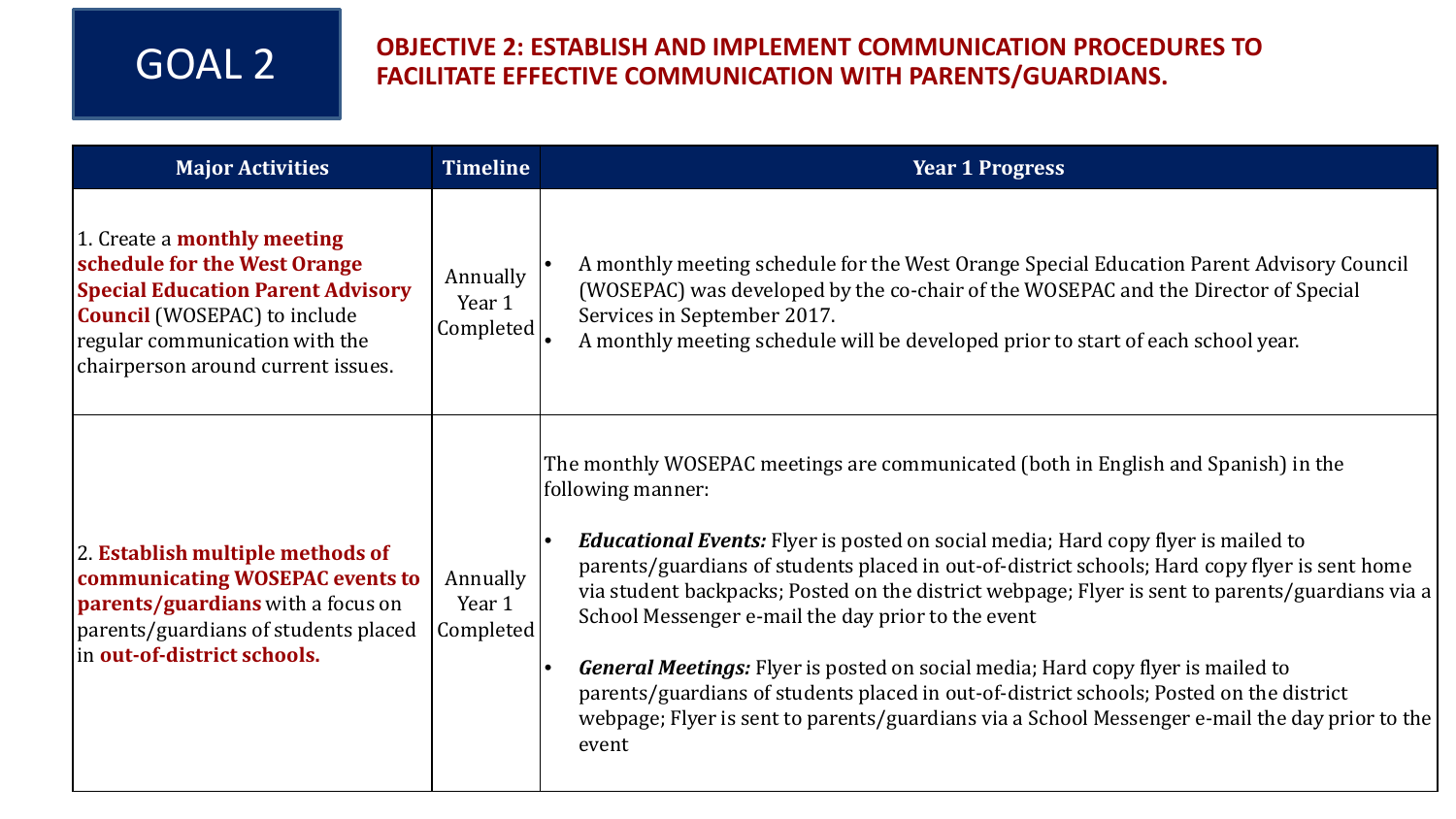## **OBJECTIVE 2: ESTABLISH AND IMPLEMENT COMMUNICATION PROCEDURES TO** GOAL 2 **FACILITATE EFFECTIVE COMMUNICATION WITH PARENTS/GUARDIANS.**

| <b>Major Activities</b>                                                                                                                                                                                                                                           | <b>Timeline</b>                 | <b>Year 1 Progress</b>                                                                                                                                                                                                                                                                                                                                                                                                                                                                                                                                                                                                                                                                           |
|-------------------------------------------------------------------------------------------------------------------------------------------------------------------------------------------------------------------------------------------------------------------|---------------------------------|--------------------------------------------------------------------------------------------------------------------------------------------------------------------------------------------------------------------------------------------------------------------------------------------------------------------------------------------------------------------------------------------------------------------------------------------------------------------------------------------------------------------------------------------------------------------------------------------------------------------------------------------------------------------------------------------------|
| 3. Provide timely communication<br>to parents/staff regarding program<br>or policy changes within special<br>education.                                                                                                                                           | Annually<br>Year 1<br>Completed | Parents/guardians were informed of progress report timelines and directions to access<br>progress reports via a hard copy letter, as well as a School Messenger e-mail with the letter<br>attached.<br>Hard copy letter is sent to parents/guardians to inform them when a teacher, Case Manager,<br>or Related Service provider will be out for an extended period of time.<br>Any major program changes will be communicated in advance.                                                                                                                                                                                                                                                       |
| 4. Continue to work in collaboration<br>with the Transportation Department<br>to <i>improve</i> communication<br>procedures for parents/guardians<br><b>of Special Education students</b> , as<br>well as bus issues that manifest<br>throughout the school year. | Annually<br>Year 1              | Communication between the West Orange Public Schools and Sussex and Essex Co-Op occurs<br>bi-monthly to discuss the concerns regarding transportation for out-of-district students.<br>The Director of Special Services and the Director of Transportation developed a letter to<br>inform parents/guardians when a bus route is quoted for an out-of-district student, so the<br>parent/guardian is aware in advance that there is a possibility that the transportation<br>company may change within a 90 day timeframe.<br>A new procedure has been established, in which the Transportation Department, will inform<br>parents of any changes to a bus company for out-of-district students. |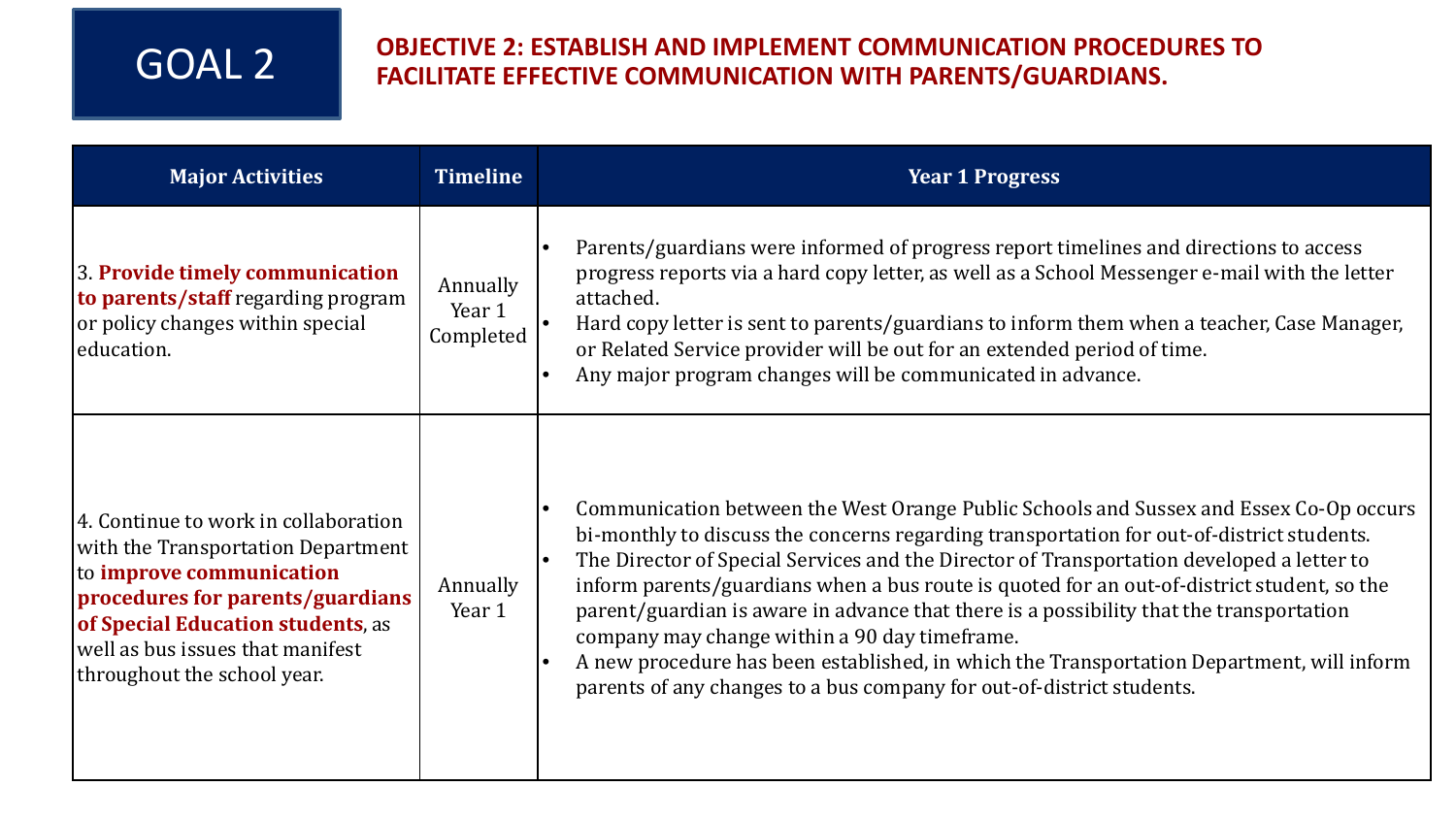# **Staffing, Roles & Responsibilities**

**MAXIMIZE, UNDERSTAND AND COMMUNICATE THE PROPER USE OF STAFF VIA PROJECTIONS, PLACEMENT, AND ROLES AND RESPONSIBILITIES.**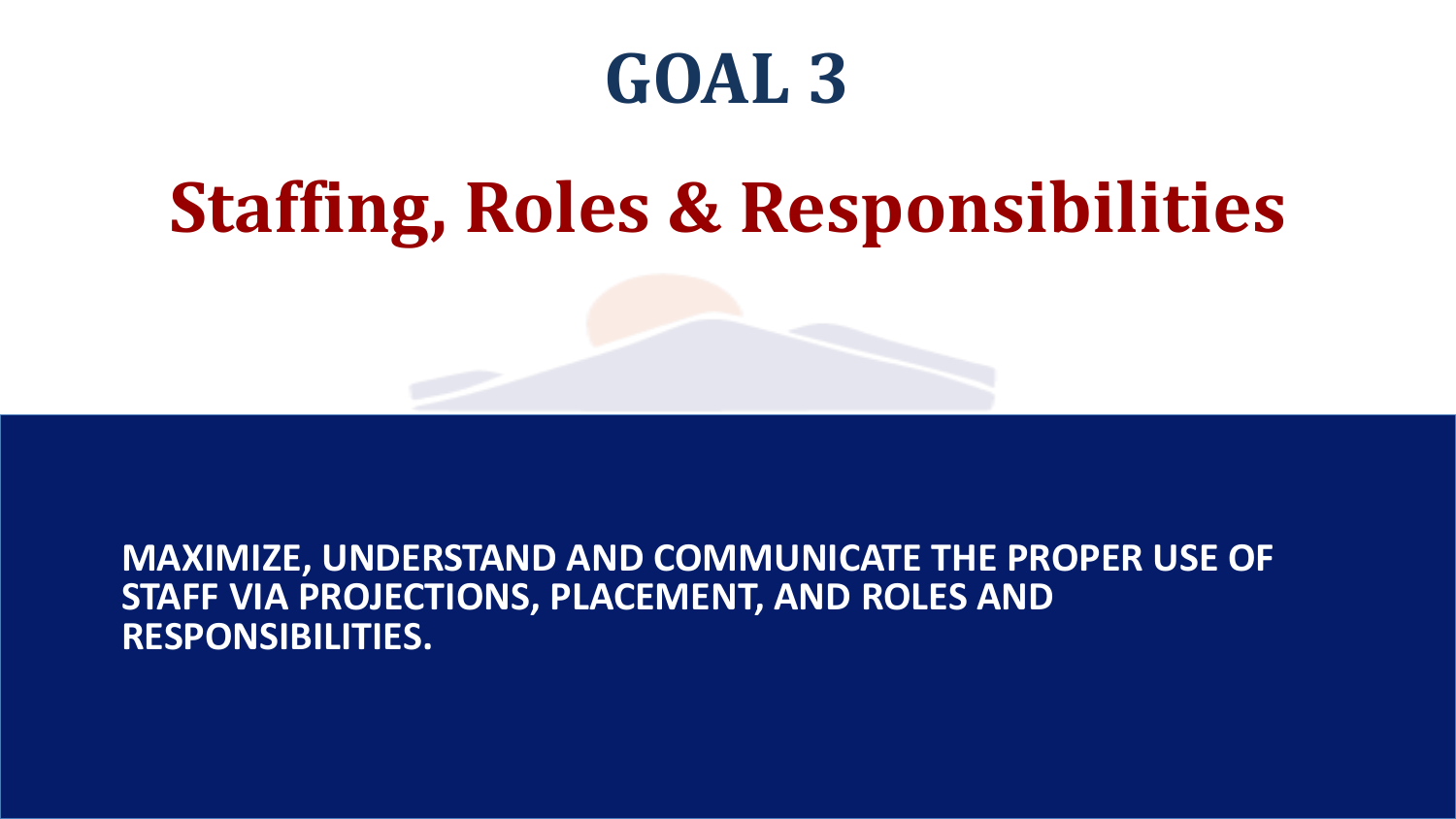#### **OBJECTIVE 1: CLARIFY AND MONITOR STAFF ROLES AND RESPONSIBILITIES VIA ARTICULATION DOCUMENTS, PROFESSIONAL DEVELOPMENT, AND STAFF OBSERVATION.**

| <b>Major Activities</b>                                                                                                                                                                                      | <b>Timeline</b>                 | <b>Year 1 Progress</b>                                                                                                                                                                                                                                                                                                                                                                                                                                                                                                                                                                                                                                                                                                   |
|--------------------------------------------------------------------------------------------------------------------------------------------------------------------------------------------------------------|---------------------------------|--------------------------------------------------------------------------------------------------------------------------------------------------------------------------------------------------------------------------------------------------------------------------------------------------------------------------------------------------------------------------------------------------------------------------------------------------------------------------------------------------------------------------------------------------------------------------------------------------------------------------------------------------------------------------------------------------------------------------|
| 1. Provide educational opportunities to<br><b>paraprofessionals</b> with a focus on<br>understanding the requirements of an<br><b>Individualized Education Program (IEP).</b>                                | Year 1<br>Completed             | District paraprofessionals were provided with professional development, specific to the<br>components of an Individualized Education Program.<br>Special Services department has started the process of creating accounts for each<br>paraprofessional to have read-only access to student IEPs via IEP Direct.<br>Continued oversight to paraprofessionals to ensure that they are effectively<br>implementing instructional strategies to meet the needs of students in accordance with<br>their IEPs.                                                                                                                                                                                                                 |
| 2. Communicate clear, specific expectations<br>and provide targeted professional<br>development to <b>paraprofessionals on</b><br>appropriate techniques and strategies<br>that facilitate student learning. | Annually<br>Year 1<br>Completed | Paraprofessional manual was updated outlining roles and responsibilities.<br>Expectations for paraprofessionals were formally communicated via a multiple<br>professional development sessions, which included the paraprofessional manual<br>outlining roles and responsibilities.<br>Additional differentiated professional development was provided to paraprofessionals,<br>to include the following:<br>Crisis Prevention Intervention (new certification and re-certification) for<br>identified staff members<br>Tools of the Mind to Meet the Needs of Diverse Learners (Pre-K)<br>Supporting Students with the Use of Google Applications (K-5 - a.m.; 6-12 - p.m.)<br>Applied Behavior Analysis (K-5); (6-12). |
| 3. Provide focused professional<br>development to <b>building administrators</b><br>specific to the roles and responsibilities<br>of Child Study Team members and<br><b>Related Services providers</b>       | Year 1, 2                       | District attorney will provide professional development to building administrators in<br>May / June 2018.<br>Professional learning will continue to take place during the 2018-2019 school year.                                                                                                                                                                                                                                                                                                                                                                                                                                                                                                                         |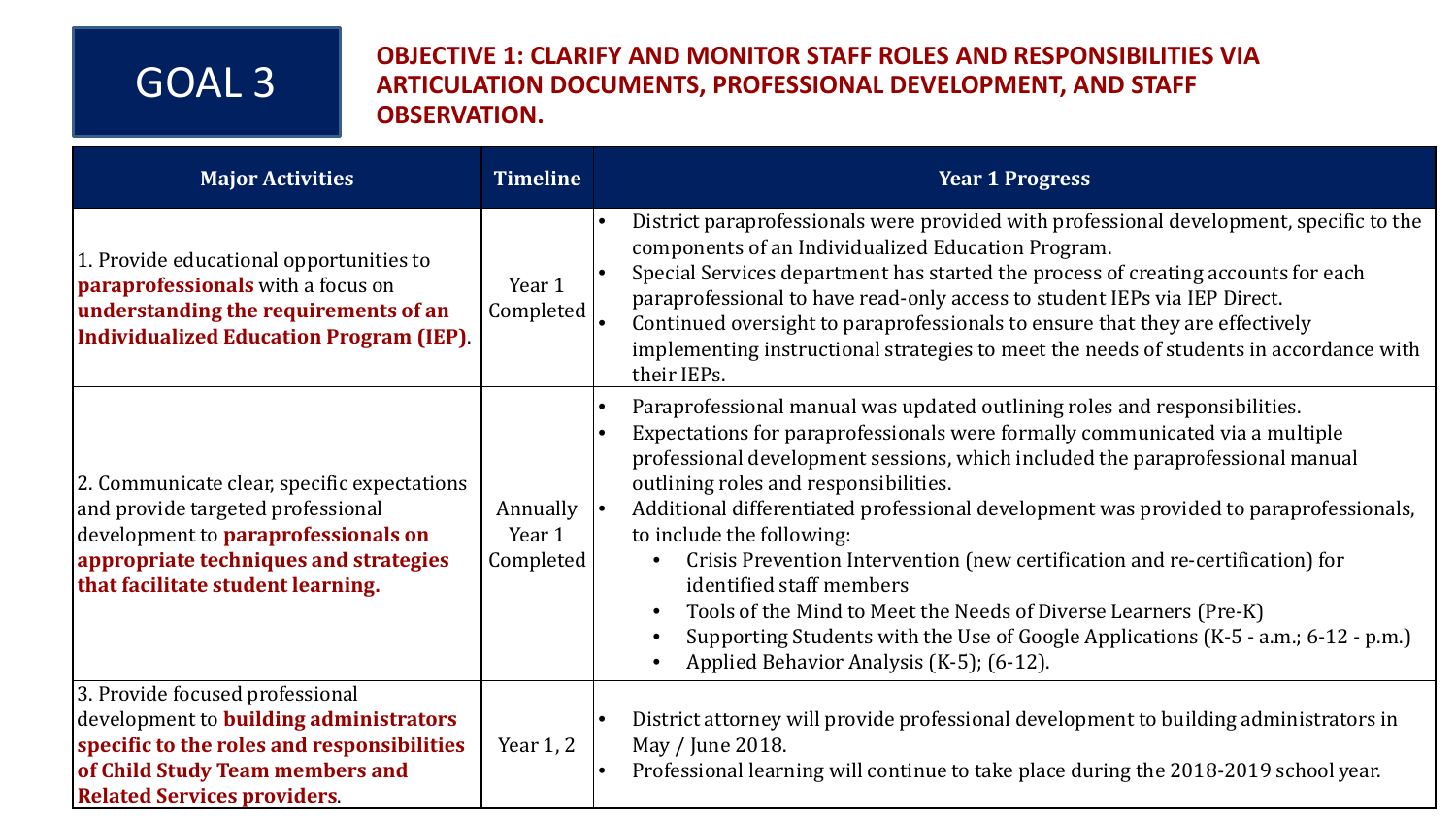#### **OBJECTIVE 2: EVALUATE THE STAFF STRUCTURE WITHIN THE SPECIAL SERVICES DEPARTMENT TO IDENTIFY EFFICIENCIES AND MAXIMIZE THE ASSIGNMENT OF STAFF MEMBERS TO SUPPORT STUDENT LEARNING.**

| <b>Major Activities</b>                                                                                                                                               | <b>Timeline</b>                               | <b>Year 1 Progress</b>                                                                                                                                                                                                                                                                                                                                                                                                                                                                                                                                                               |
|-----------------------------------------------------------------------------------------------------------------------------------------------------------------------|-----------------------------------------------|--------------------------------------------------------------------------------------------------------------------------------------------------------------------------------------------------------------------------------------------------------------------------------------------------------------------------------------------------------------------------------------------------------------------------------------------------------------------------------------------------------------------------------------------------------------------------------------|
| 1. Assign informal <b>mentors to new Child</b><br><b>Study Team members and Related</b><br><b>Service providers</b> to support their day-to-<br>day responsibilities. | Annually<br>Year 1<br>Completed $  \bullet  $ | At the start of the 2017-2018 school year, a mentor was assigned to each new Child<br>Study Team member and Related Services provider.<br>This practice will continue with all new hires.                                                                                                                                                                                                                                                                                                                                                                                            |
| 2. Evaluate the staff structure specific to<br>the ratio of Child Study Team members<br>and Related Service providers to<br>maximize staff assignments by building.   | Annually<br>Year 1                            | Caseload and building assignments for Child Study Team members and Related Service<br>providers will be evaluated and finalized in June / July 2018.                                                                                                                                                                                                                                                                                                                                                                                                                                 |
| 3. Assess the support structure including<br>the ratio of paraprofessionals to<br>maximize staffing efficiencies.                                                     | Annually<br>Year 1<br>Completed               | Meetings with individual Child Study Team members were held by Special Services<br>$\bullet$<br>administration to review paraprofessional projections by school.<br>A roster for each school was developed to reflect paraprofessional needs, and maximize<br>paraprofessional assignments, while remaining in compliance with student IEPs, as<br>well as legal class size requirements.<br>Meetings with individual principals were held to review paraprofessional needs,<br>assignments, and supports.<br>Subsequent reductions were included as part of the preliminary budget. |
| 4. Refine the process for utilizing district<br><b>BCBAs</b> to maximize their role in supporting<br>students with behavioral needs.                                  | Year $1, 2$<br>Completed                      | The Director worked with the district BCBAs to establish protocol for district staff to<br>$\bullet$<br>follow prior to referring a student for a Functional Behavioral Assessment or<br>consultation with the BCBA.<br>New protocols were shared with Child Study Team members and School Counselors in<br>order to streamline the referral process.                                                                                                                                                                                                                                |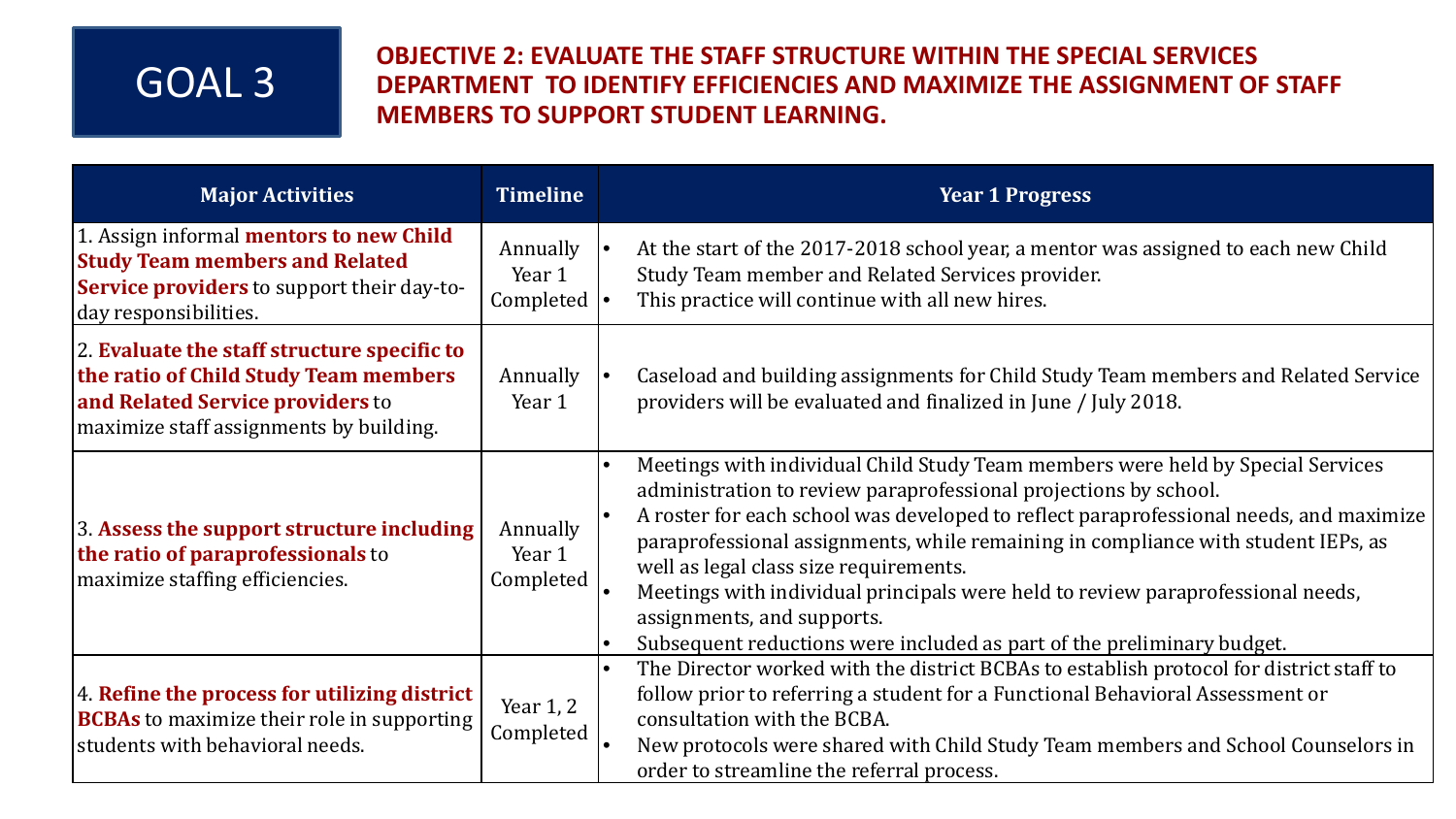# **IEP Development & Compliance**

**ENHANCE KNOWLEDGE AND UNDERSTANDING OF COMPONENTS OF SPECIAL EDUCATION LEGAL MANDATES AND INDIVIDUALIZED EDUCATION PROGRAMS (IEP) TO MAKE THOUGHTFUL DECISIONS AND DEVELOP LEGALLY COMPLIANT IEPS.**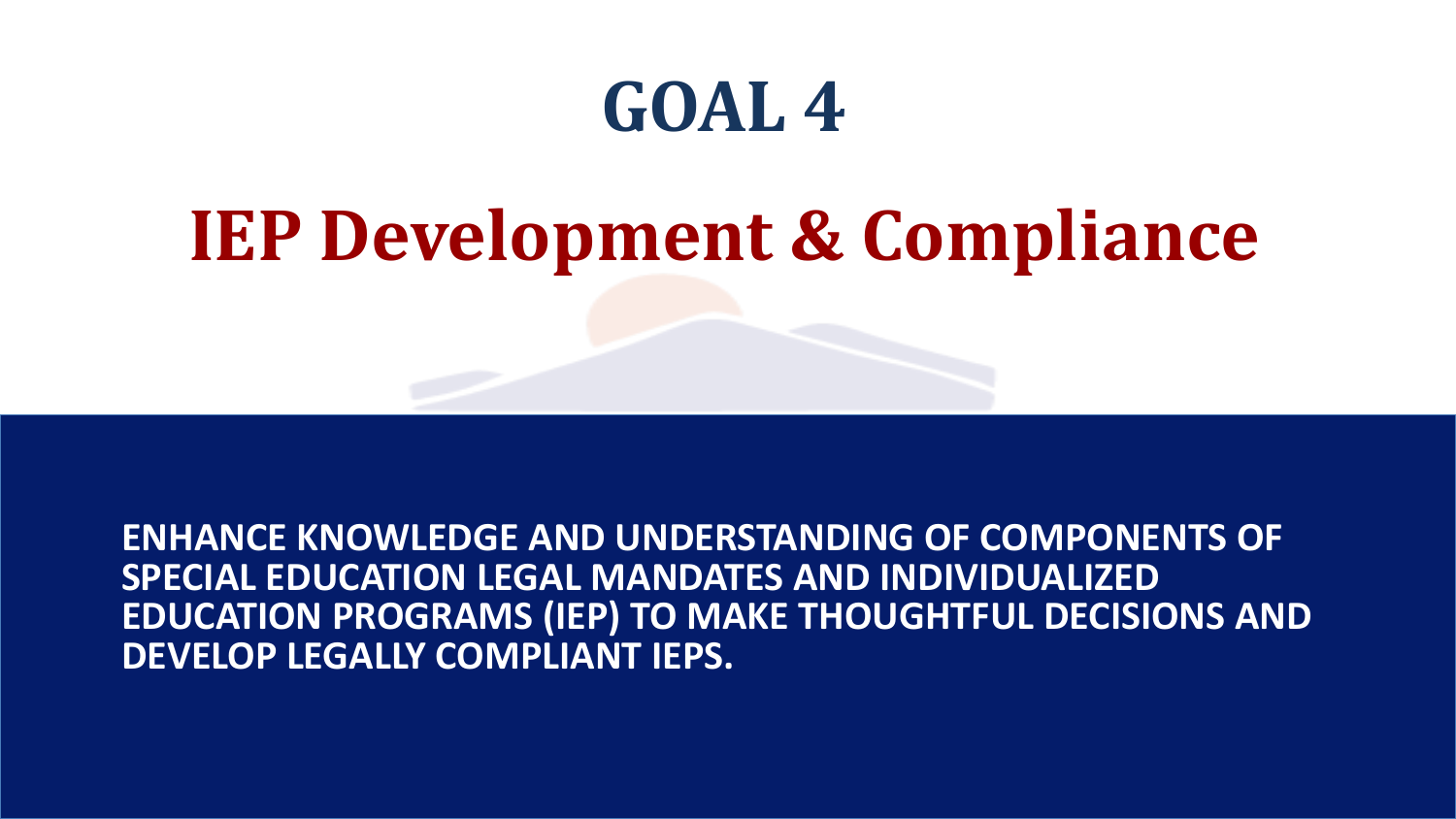**OBJECTIVE 1 - DEVELOP A PROFESSIONAL DEVELOPMENT STRUCTURE TO SOLIDIFY UNDERSTANDING OF SPECIAL EDUCATION LAW; HOW TO WRITE COMPREHENSIVE PRESENT LEVELS OF ACADEMIC ACHIEVEMENT AND FUNCTIONAL PERFORMANCE (PLAAFP) STATEMENTS; HOW TO DEVELOP LEGALLY COMPLIANT INDIVIDUALIZED EDUCATION PROGRAMS (IEPS).**

| <b>Major Activities</b>                                                                                                                                                                                                                                                                           | <b>Timeline</b>     | <b>Year 1 Progress</b>                                                                                                                                                                                                                                                                                                                                                                                                                                                                                                                                                                                                                                                                                                                                                                                                                                                                                               |
|---------------------------------------------------------------------------------------------------------------------------------------------------------------------------------------------------------------------------------------------------------------------------------------------------|---------------------|----------------------------------------------------------------------------------------------------------------------------------------------------------------------------------------------------------------------------------------------------------------------------------------------------------------------------------------------------------------------------------------------------------------------------------------------------------------------------------------------------------------------------------------------------------------------------------------------------------------------------------------------------------------------------------------------------------------------------------------------------------------------------------------------------------------------------------------------------------------------------------------------------------------------|
| 1. Provide comprehensive training to <b>Child</b><br><b>Study Team members</b> with a focus on<br>determining eligibility for Special<br><b>Education and Related Services under</b><br>the criteria of Specific Learning<br><b>Disability, Communication Impaired,</b><br>and Multiply Disabled. | Year 1<br>Completed | Special Education Audit, specifically the Record Review section, was reviewed with the<br>$\bullet$<br>Child Study Team and Related Services providers.<br>Special Education Audit Action Plan was presented to Child Study Team members and<br>$\bullet$<br>Related Service providers.<br>Full-day professional development, facilitated by the district attorney, was conducted with<br>$\bullet$<br>case managers with a focus on:<br>Comprehensive review of how to develop a legally compliant IEP<br>Determining eligibility under the criteria of Specific Learning Disability,<br>Communication Impaired, and Multiply Disabled<br>Key components of the professional development session with the district attorney were<br>followed-up and reviewed with case managers.<br>Special Services administration conduct random IEP reviews, which include a review of the<br>$\bullet$<br>eligibility criteria. |
| 2. Provide professional development to<br><b>Child Study Team members that includes</b><br>the procedures for documenting the<br>support of a paraprofessional in the<br><b>Individualized Education Program</b><br>(IEP), as well as a plan to decrease the<br>need for a paraprofessional.      | Year 1<br>Completed | Professional development, facilitated by the district attorney, was conducted with case<br>$\bullet$<br>managers, with a focus on procedures for documenting the support of a paraprofessional<br>in the Individualized Education Program (IEP), as well as a plan to decrease the need for a<br>paraprofessional, when appropriate.<br>Key components of the professional development session with the district attorney were<br>$\bullet$<br>followed-up and reviewed with case managers.                                                                                                                                                                                                                                                                                                                                                                                                                          |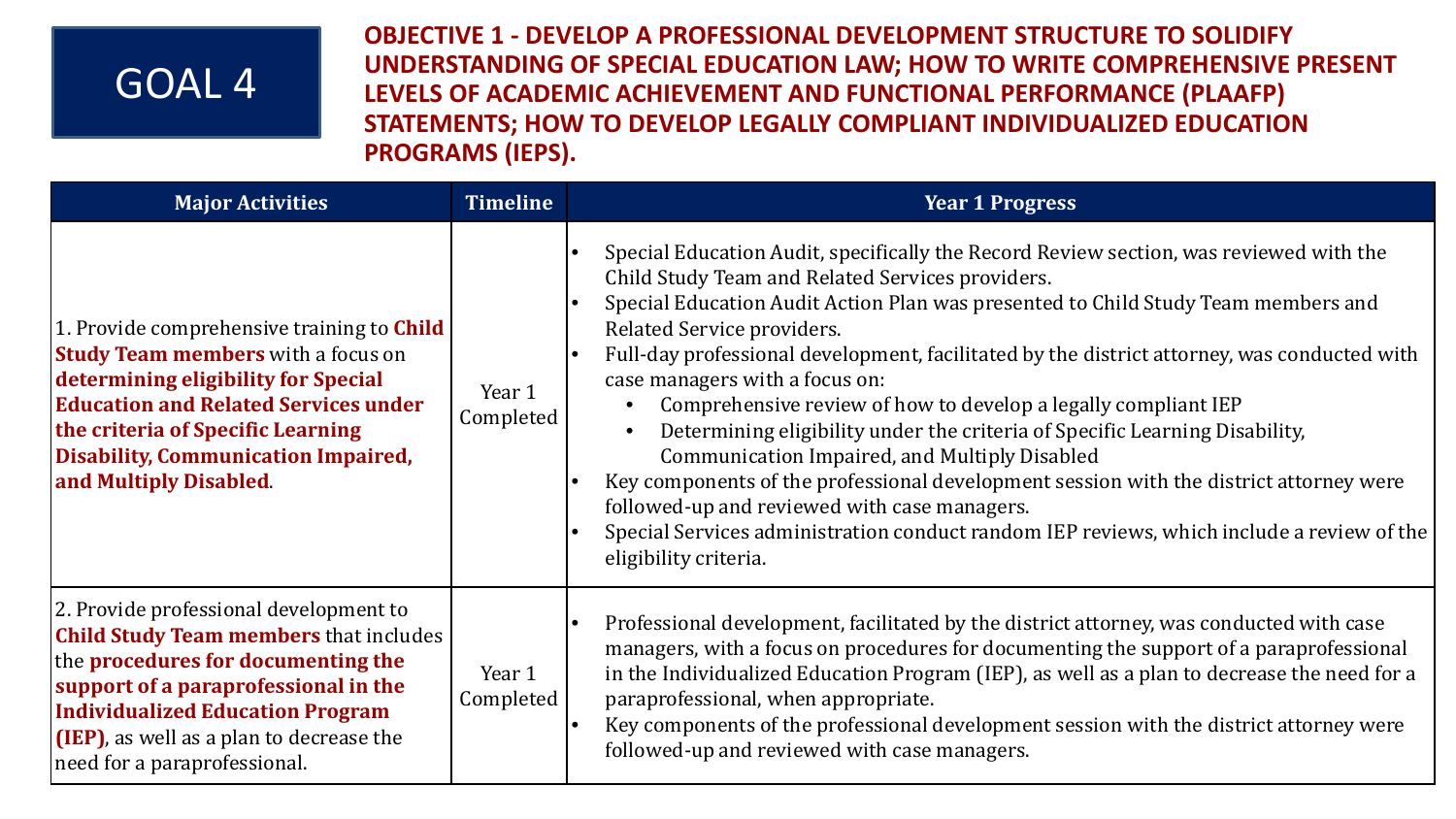**OBJECTIVE 1 - DEVELOP A PROFESSIONAL DEVELOPMENT STRUCTURE TO SOLIDIFY UNDERSTANDING OF SPECIAL EDUCATION LAW; HOW TO WRITE COMPREHENSIVE PRESENT LEVELS OF ACADEMIC ACHIEVEMENT AND FUNCTIONAL PERFORMANCE (PLAAFP) STATEMENTS; HOW TO DEVELOP LEGALLY COMPLIANT INDIVIDUALIZED EDUCATION PROGRAMS (IEPS).**

| <b>Major Activities</b>                                                                                                                                                                                    | <b>Timeline</b>    | <b>Year 1 Progress</b>                                                                                                                                                                                                                                                                                                                                                                                                                                                                                                                                                                                                                                                                                                                                                                     |  |
|------------------------------------------------------------------------------------------------------------------------------------------------------------------------------------------------------------|--------------------|--------------------------------------------------------------------------------------------------------------------------------------------------------------------------------------------------------------------------------------------------------------------------------------------------------------------------------------------------------------------------------------------------------------------------------------------------------------------------------------------------------------------------------------------------------------------------------------------------------------------------------------------------------------------------------------------------------------------------------------------------------------------------------------------|--|
| 3. Provide targeted professional<br>development for <b>teachers</b> , specific<br><b>writing comprehensive Present</b><br>Levels of Academic Achievement<br>and Functional Performance<br>(PLAAFP) writing | Year $1, 2$        | Special Services administration conduct random IEP reviews, continuing to provide feedback<br>to teachers, specific to the Present Levels of Academic Achievement and Functional<br>Performance (PLAAFP) based on the review.<br>A plan of the training schedule for the 2018-2019 school year is being developed.                                                                                                                                                                                                                                                                                                                                                                                                                                                                         |  |
| 4. Provide focused professional<br>development for <b>building Principals</b><br><b>around Special Education Law.</b>                                                                                      | Year 1             | District attorney will provide professional development to building administrators in<br>May / June 2018.<br>Professional learning will continue to take place during the 2018-2019 school year.                                                                                                                                                                                                                                                                                                                                                                                                                                                                                                                                                                                           |  |
| 5. Continue to reinforce legal<br>updates and critical elements of the<br><b>IEP writing process with Child</b><br><b>Study Team members and Speech</b><br><b>Therapists</b>                               | Annually<br>Year 1 | Special Services administration conduct random IEP reviews, continuing to provide feedback<br>$\bullet$<br>via e-mail to case managers, specific to the overall IEP based on the review.<br>Child Study Team members and Related Service providers engage in a Peer Review of IEPs, in<br>$\bullet$<br>which areas of strength, as well as areas in need of improvement are identified through group<br>discussion.<br>Full-day professional development, facilitated by the district attorney, was conducted with<br>case managers with a focus on:<br>Comprehensive review of how to develop a legally compliant IEP<br>$\bullet$<br>Key components of the professional development session with the district attorney<br>$\bullet$<br>were followed-up and reviewed with case managers. |  |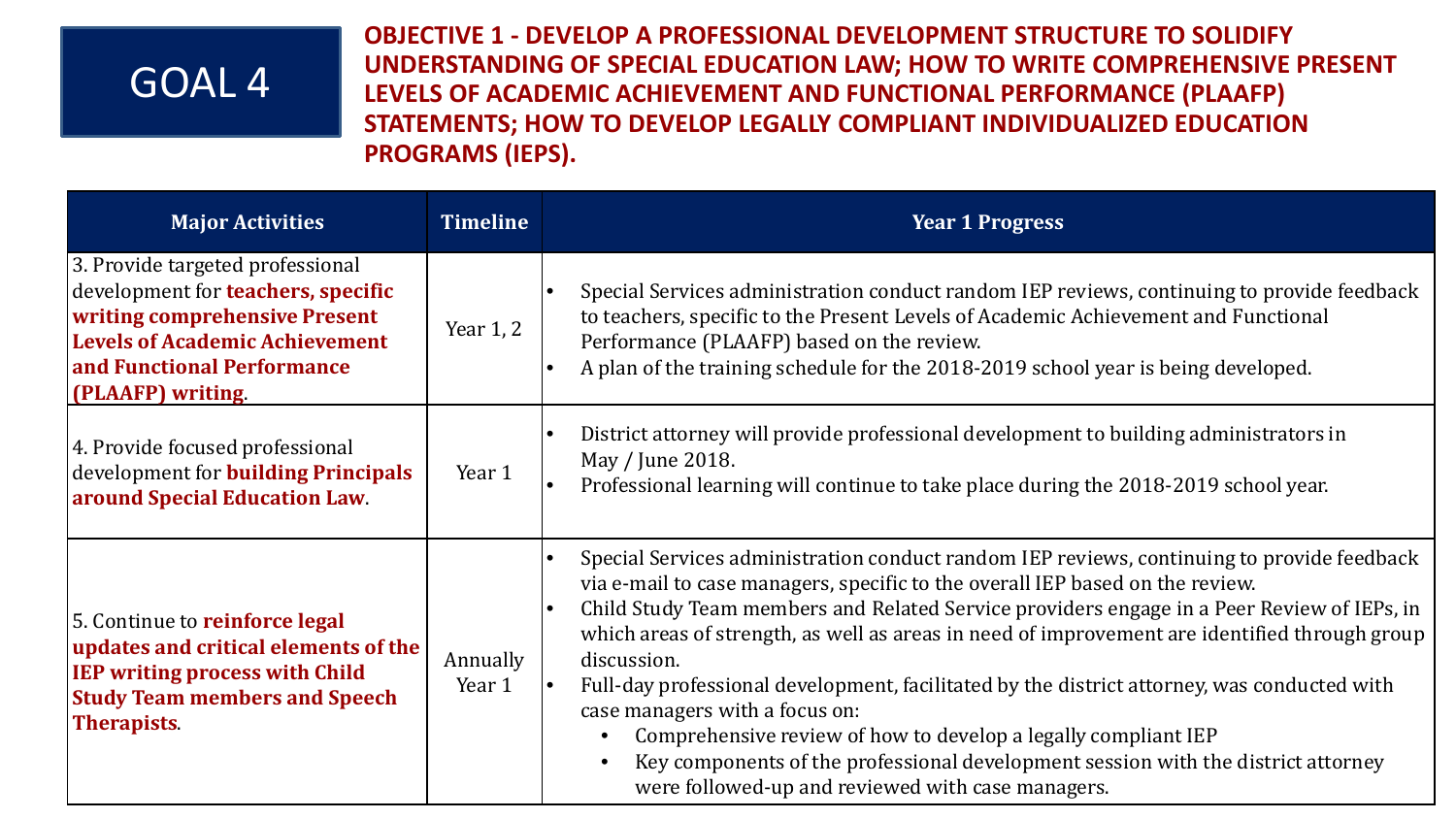# **Intervention & Referral**

#### **EVALUATE THE CURRENT INTERVENTION & REFERRAL SERVICES (I & RS) PROCESS FOR CONSISTENCY AND EFFECTIVENESS.**